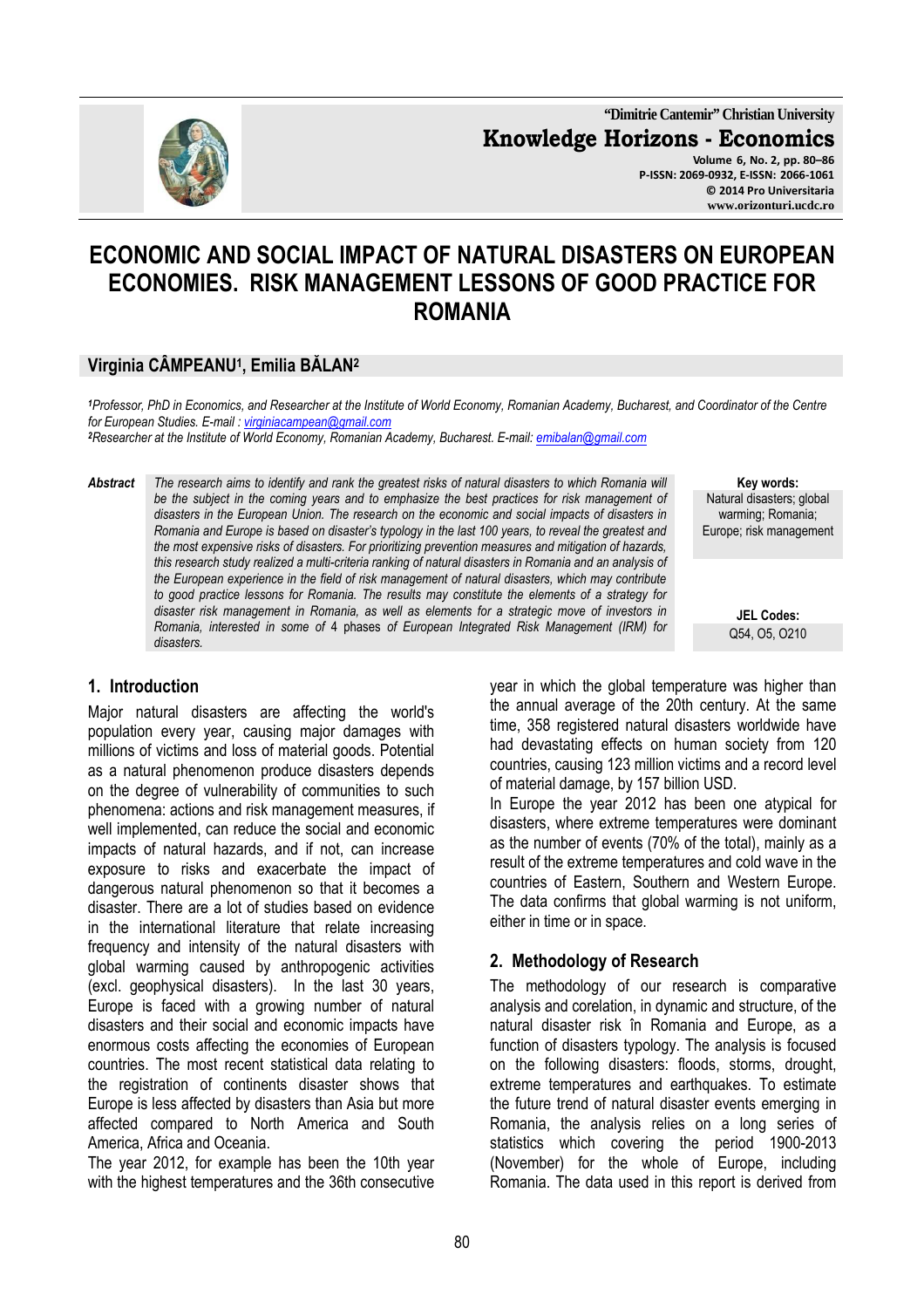international data base relating to disasters, EM-DAT, maintained to date by OFDA/CRED International Disaster Database [1].

In the comparative analysis of the economic and social impact of natural disasters on the European economies, we used the statistical data concerning direct costs thereof, not including the indirect losses and subsequent reconstruction costs. The paper is structured in two parts: a) the multi-criteria analysis of the natural disasters risk in Romania, compared with other European countries, and b) risk management of natural disasters in the EU, and the lessons of good practice for Romania.

# **3. Results**

#### *3.1. Multi-Criteria Analysis of the Natural Disasters Risk in Romania*

#### *3.1.1 The European and world context of the risk of natural disasters*

Europe is less experiencing natural disasters than Asia, but much more compared to North America, South America, Africa or Oceania. The occurrence of natural disasters was different depending on the type of disaster and the continent. The largest number of events with a natural disaster character were: climatological (drought, extreme temperature) in Europe; geophysical (earthquakes) in Asia; hydrological (flooding) in Asia and meteorological (storms, tornadoes, cyclones) in Asia.

Between 1900 and 2013, about 1615 natural disasters in Europe caused over 4 million fatalities and affected other 75 million, with an overall loss of 347 billion USD. Since the 1980s, the reported number of disasters has witnessed an upward trend, with record high in the first decade of the 21st century. In 2012, the Europe was hit by 75 events of natural disasters, which accounted about 25% of the world disasters.

## *3.1.1.1 Romania: The Risk of Natural Disasters in the European Context*

During the period 1900-2013, Romania reported 96 major events of natural disasters, with a similar typology as all countries of Europe: geophysical (earthquakes), hydrological (flooding), meteorological tornadoes) and (temperature extremes, drought), These natural disasters caused about 4.900 deaths, affected over 2 million people and total material loss reported was almost 5 billion USD. Over the 113 years timeframe, Romania was affected by 6% of total number of reported natural disasters in Europe. The percentage itself does not say too much, if the incidence of disasters in Romania was less than or greater than in Europe. To be more specific, we have achieved some correlations between number of events in natural disasters and the areas of Romania and Europe, with average comparative outputs and having only a theoretical value, but who can give a better indication on the incidence of natural disasters in Romania compared with Europe.

*Table 1.* Correlation between the incidence of natural disasters in Romania and Europe

|                                                     | Romania | Europe     | <b>Romania/Europe</b> |
|-----------------------------------------------------|---------|------------|-----------------------|
| Number of events in natural disasters 1900-2013     | 96      | 1615       | 6%                    |
| Surface km <sup>2</sup>                             | 238.391 | 10.180.000 | 2,3%                  |
| The affected area/ event km <sup>2</sup> /eveniment | 2.483   | 6.303      | 40%                   |
| Number of events/Total surface                      | 0.0004  | 0.00015    | 266%                  |

*Source: authors ' processing, 2013, based on "EM-DAT": The OFDA/CRED International Disaster Database, Nov.2013, Université Catholique de Louvain – Brussels, Belgium, and Eurostat, 2013* 

The correlation between the incidence of natural disasters in Romania and Europe show a comparative higher incidence of natural disasters in Romania than the European average, as a) Romania holds 2.3% of the Europe's area, but is affected by 6% in the number of disasters in Europe (1900-2013), and b) the number of events of natural disasters associated to the area of Romania is over 2.5 times higher compared to the European average. We can assess that Romania is a bigger region of risk disasters than average Europe.

*The occurrence of major natural disaster events in Romania* 

Analysis on decades of data reported reveals that in the first 80 years of the 20th century, Romania recorded a

1-2 events of decade. Since the 1980s has witnessed an accelerated growth of the disaster in Romania, which is doubled in the 1981-1990, then increased by 7 times in 1991-2000 and nearly doubles again in 2001 to 2010, when there was a record 45 events/decade. Disaster dynamics correlates with accelerating global warming, caused by anthropogenic causes, as demonstrated by the authors in the study of IWE (2013) [2]. Reducing energy consumption and GHG during the global economic crisis and post crisis (2010-2013) led to the sudden decline in the occurrence of natural disasters in Romania, as in Europe, a similar level to the first 80 years of the 20th century.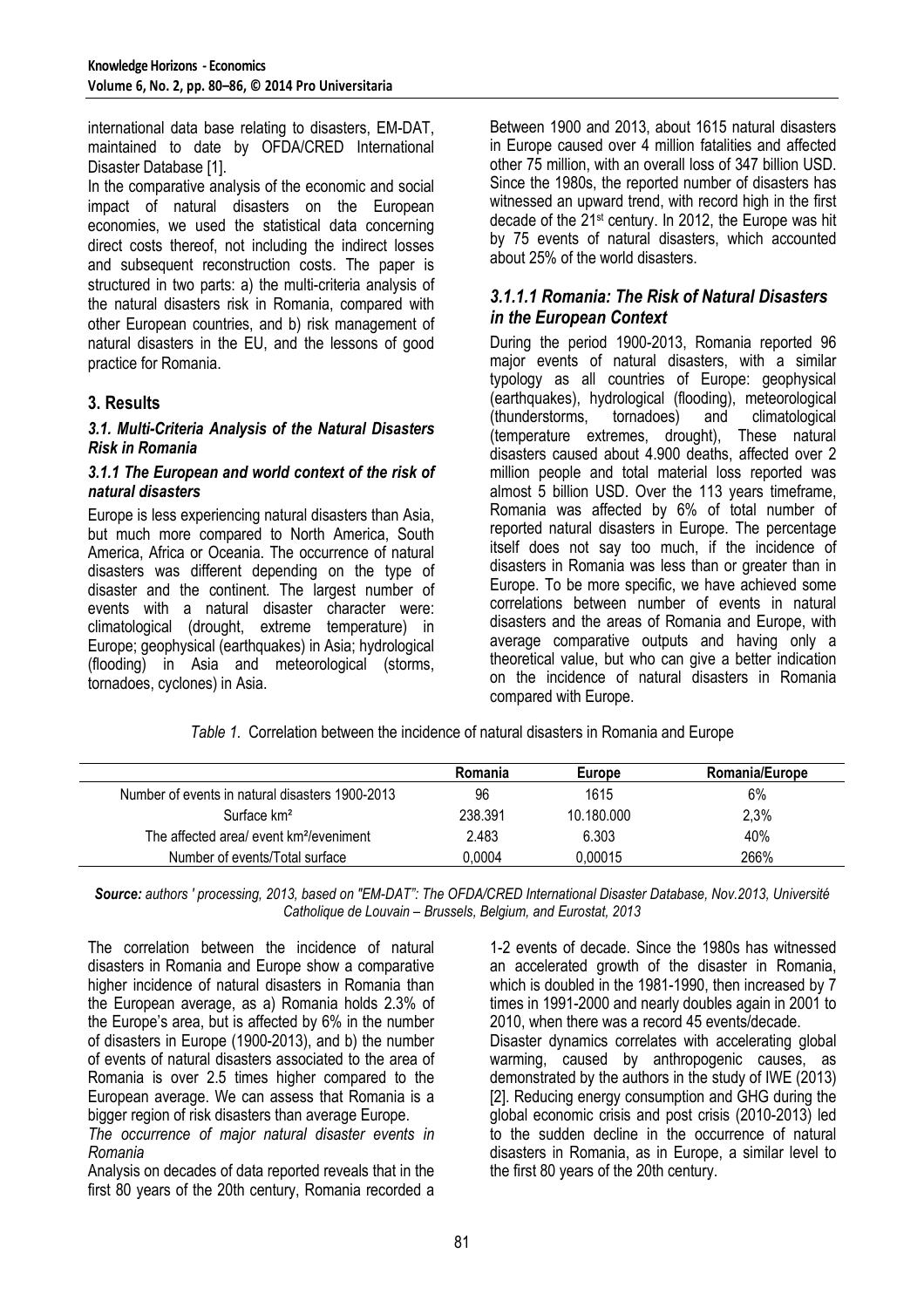*Figure 1*. Romania-trends in occurrence of natural disasters over decades, 1900-2013



-number of events per decades-

*Source: authors ' processing, 2013, based of "EM-DAT": The OFDA/CRED International Disaster Database, Nov.2013, Université Catholique de Louvain – Brussels, Belgium* 

Analysis of the evolution of natural disasters in Romania according to their typology per decades in 1901-2013, lead to the following conclusions:

• The frequency and number of hydro-meteorological disasters has accelerated in the last 30 years;

• New phenomena appeared: extreme temperatures, thunderstorms, tornadoes;

• Since 1991 prevailed disastrous floods and extreme temperatures;

• Low frequency of high-magnitude earthquakes:

- -1-3 events/decade in the first 50 years;
- -1-2/decade in 1970-2000;

- No high-magnitude earthquakes in 1951-1970, and 2001-2013

*Figure 2*. Romania- trends in occurrence of natural disasters by typology per decades in 1901-2013



*Source: authors' processing, 2013, based of "EM-DAT": The OFDA/CRED International Disaster Database, Nov.2013, Université Catholique de Louvain – Brussels, Belgium* 

## **1.2. Romania: Multi-Criteria ranking of natural disasters**

#### *1.2.1 Disaster ranking based on the number and frequency of events (1900-2013)*

Between 1900 and 2013, hydro-meteorological events were the most important natural disaster (over 76% of the total number), reflecting growth of global warming. From this point of view there is similarity with disasters that characterize Europe (75%).

TOP 3 or the main three disasters with highest occurrence:

• *The Floods* is the main type of natural disaster that was manifested in Romania, with the greatest frequency in 2001-2010 (29 of 43 events in the last 113 years).

- *The extreme temperatures* have been recorded for the first time in the decade 1991- 2000, and in the next decade the number has doubled, so that, on the whole of the period 1900-2013 extreme temperatures have become the second significant after the flood disaster in Romania.
- In Romania, *the earthquakes*, which are geophysical type of disaster, totaled a number of 13 events during 1900-2013, representing 14% of the total number of events, a higher rate than at the level of Europe (10%), which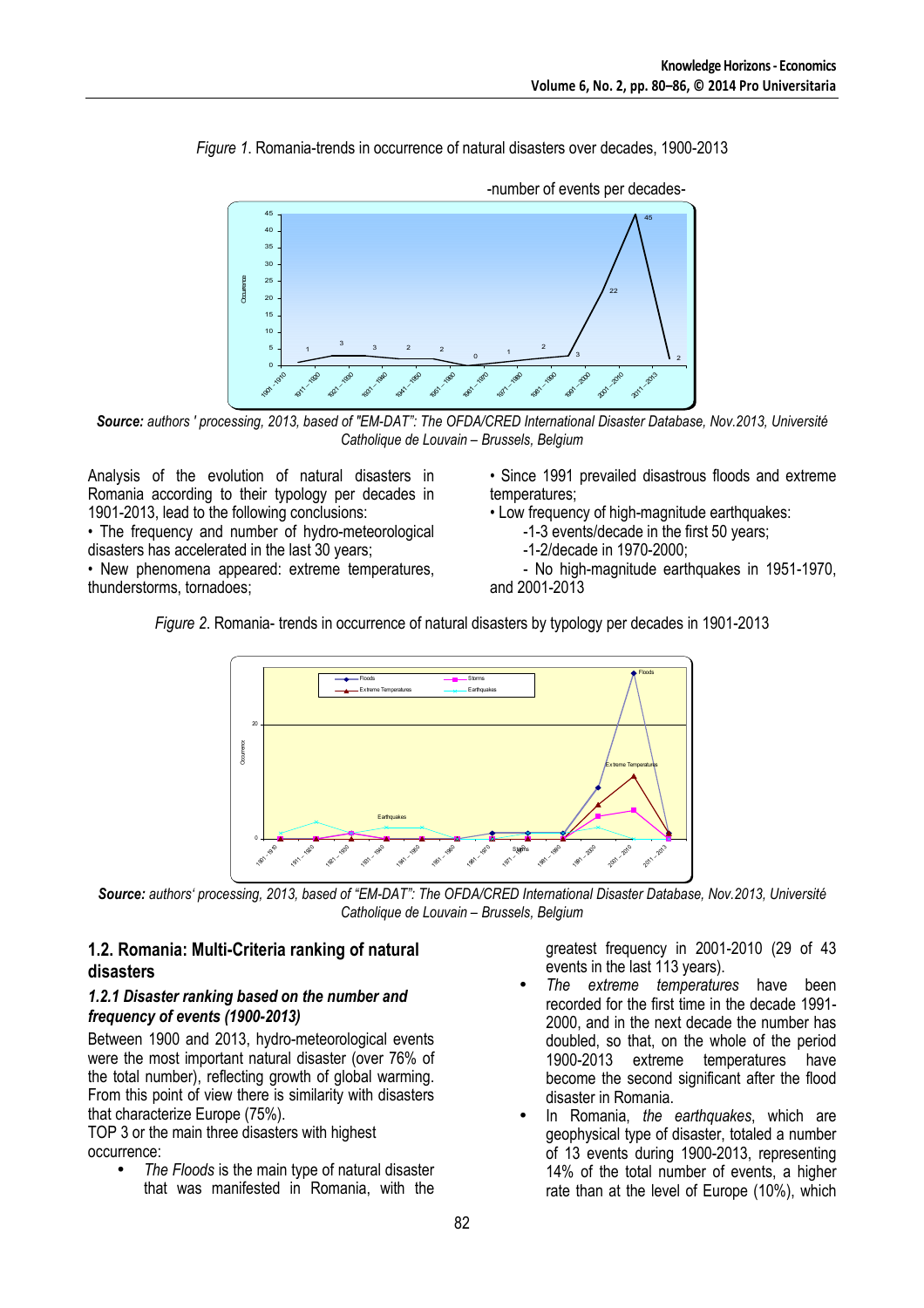shows that Romania is an important seismic area of Europe. Latest earthquakes with the character of the disaster have been recorded in the last decade of the 20th century.





*Source: authors ' processing, 2013, based of "EM-DAT": The OFDA/CRED International Disaster Database, Nov.2013, Université Catholique de Louvain – Brussels, Belgium* 

The analysis of the disasters' pattern per decades in Romania shows significant structural changes:

• The first 80 years of the 20th century were dominated by geophysical disasters like earthquakes;

• Since 1991, the floods are becoming the most frequent natural disaster in Romania simultaneous with the emergence of new natural disasters, as extreme temperatures and tornadoes;

• In the first three years of the present decade there have been a few natural disasters in Romania: *floods*, followed by *extreme temperatures*.

#### *1.2.2 Disaster ranking based on the number of deaths (1900-2013)*

Our analysis show 99% of the total death resulted from earthquakes, floods and extreme temperature. Two high-magnitude *earthquakes* events in 1900-2013 have caused more than 50% of the total number of deaths (2,600 people); other 35% of the total number of deaths were registered during the floods throughout the period with a pick during 1921-1930, and a slowing down trend after; e*xtreme temperatures*: have appeared in the last two decades and caused 11% of deaths, with maximum in 2001-2010; it is the only type of disaster that caused a continuously growing number of deaths in Romania and Europe over the last two decades.

*Figure 4.* Romania – The natural disaster ranking according to the number of deaths caused/decades 1901-2013



*Source: authors ' processing, 2013, based of "EM-DAT": The OFDA/CRED International Disaster Database, Nov.2013, Université Catholique de Louvain – Brussels, Belgium* 

#### *1.2.3 Disaster ranking based on the number of people affected (1900-2013)*

The floods and the earthquakes caused the largest part of people affected by natural disasters (99%). Only floods affected 1.6 million people (80% of the total), out of which a record number of 1 million in the years 19711980. *The earthquakes* have caused most of the casualties in the years 1971-1980, in a single event, the strongest earthquake of the century, from the year 1977. However the number of people affected by this earthquake was only 1V3 of that caused by frequent floods in the same decade.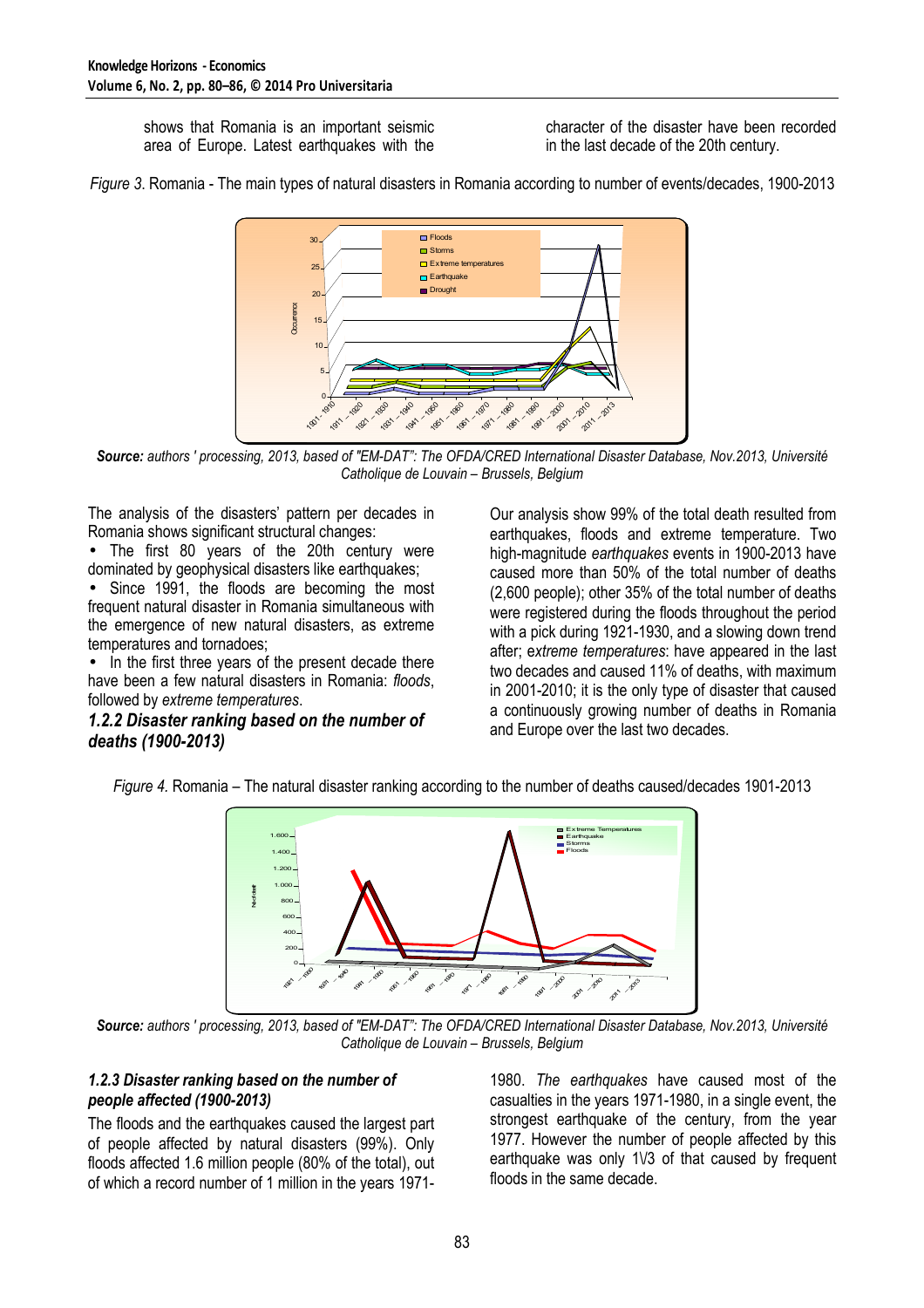



*Source: authors ' processing, 2013, based of "EM-DAT": The OFDA/CRED International Disaster Database, Nov.2013, Université Catholique de Louvain – Brussels, Belgium* 

#### *1.2.4 The ranking of natural disasters based on the cost of economic damages (1900-2013)*

• *The floods* have caused material damage of 2.475 billion dollars or 50% of the total

material damage caused by disasters in 1900- 2013, less above the level of damage caused by earthquakes (about 2 billion USD)

*Figure 6*. Romania – The natural disaster ranking according to the damages (1900-2013)



*Source: authors ' processing, 2013, based of "EM-DAT": The OFDA/CRED International Disaster Database, Nov.2013, Université Catholique de Louvain – Brussels, Belgium* 

- The natural disasters in Romania in the recent last decades show an increase in terms of economic losses, especially caused by floods.
- The floods of 2001-2010 have generated economic losses of about 1.5 billion USD, or 3 times larger than in a previous decade.
- The record level of economic damages was registered in the case of 1977 earthquake.

*Figure 7*. Romania – The natural disaster ranking depending on damages/ decades 1901-2013



*Source: authors ' processing, 2013, based of "EM-DAT": The OFDA/CRED International Disaster Database, Nov.2013, Université Catholique de Louvain – Brussels, Belgium*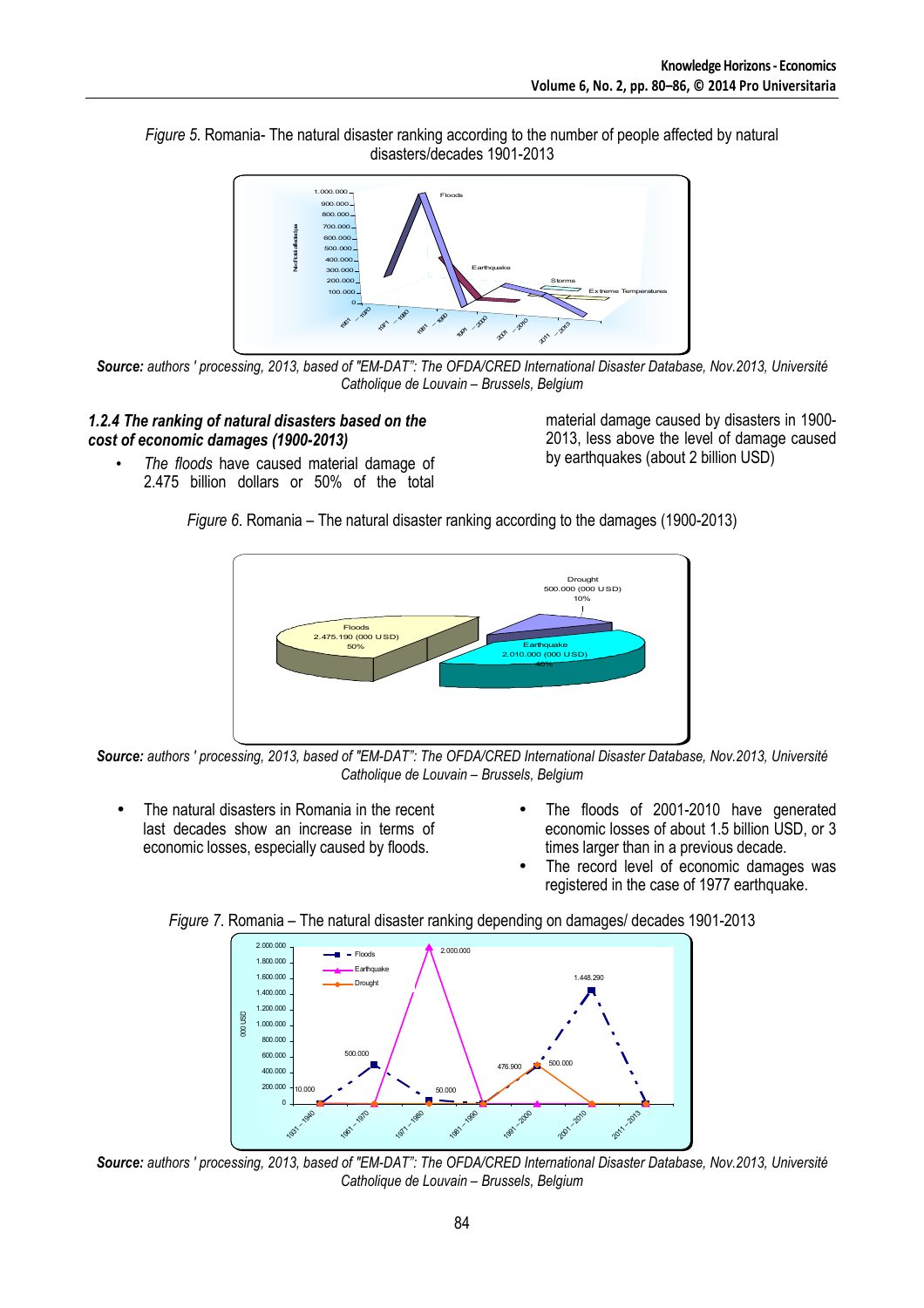The natural disasters ranking in Romania, according to the social and economic impacts on the economy in the period 1900-2013, leads us to achieve TOP 3 of the main disasters depending on the two criteria, as follows:

a) TOP 3 disaters according to total social impact (number of victims= deaths + people affected):

- Rank Social impact
- 1. Floods
- 2. Earthquakes
- 3. Extreme temperatures

Computing a theoretical average of the social impact/event (number of victims/ event= deaths + people affected/ event), ranking it is changed, but it is very important for risk managers of natural disaster events.

*Rank Social impact/event* 

- 1. Earthquakes
- 2. Floods
- 3. Storms, tornadoes
- 4. Extreme temperatures

b) TOP 3 disaters according to economic impact: Rank Economic impact

- 
- 1. Floods<br>2. Earthou **Earthquakes**
- 3. Drought

Computing a theoretical average of the economic impact/event (damages/number of events), the ranking it is changed, but in this case is very important for risk managers of natural disaster:

Rank *Economic impact/event* 

- 1. Earthquakes
- 2. Drought
- 3. Floods

#### **2. Risk Management of Natural Disasters in the EU, and the Lessons of Good Practice for Romania**

#### *2.1. The Integrated Risk Management*

Reducing the risk of disasters and Risk Management in Europe has gone from approach to disaster response, to The Integrated Risk Management (IRM), which includes 4 phases:

1. *Prevention*: includes activities designed to reduce the likelihood of events risk or adverse effects.

2. *Preparedness*: includes activities carried out before the impact, including the development of emergency plans in case of necessity

3. *Response*: measures taken during the disaster, rescue of the victims and goods.

4. *Recovery*: disaster' post activities for return to normality of the social and economic life

In Europe, the IRM is addressed to all types of disasters, developing early warning systems and public campaigns, to implement the escape procedures and decision support tools.

a) General measures at European Union level

• In 2009, the European Union has adopted a Communication on reduction of the impact of natural disasters and those caused by humans across the EU [3]. Policies to reduce or limit the risk of disasters there are in many EU Member States, but they are not harmonized.

• Some recent actions are harmonized only in the case of floods and droughts [4], but the European Union proposed common approaches instead the different approaches at the national level. "*A common approach is more effective than separate national approaches, both in terms of knowledge development and the improvement of the performance of existing Community instruments for the prevention of disasters*".[5]

• Prevention measures

setting up an inventory at the community level, with existing information about good practices in the field;

– development of guidelines for mapping hazards and risks associated;

- improving access to early warning systems and
- more efficient targeting of Community funds
	- Response measures

– provision of technical assistance by the various specialized agencies and organizations; the most important instrument is the EU Solidarity Fund

– EU rapid response capability [6]

- EU assistance in case of natural disasters for supporting local economy
- aid within 24 hours of the occurrence of a disaster; • disaster-response training and disaster
- management
- developing initiatives taken during preparatory actions
- b) Specific measures by type of disaster at EU level

• *Floods* are the most important type of disaster according to the criteria of social and economic losses in Europe and Romania

- Over the past decades, the concept of flood risk management went from defense systems to a more integrated approach, with *concerted action* at EU level
- *Floods Directive (2007)* has to be implemented in the Member States of the European Union in 3 stages:

• Preliminary assessment of flood risk (in 2011)

- Design of the regional maps of risk (2013)
- Risk management plans (2015)
- Strengthening links between EU Member States and existing alert systems, such *The European Flood Awareness System* (released by JRC)